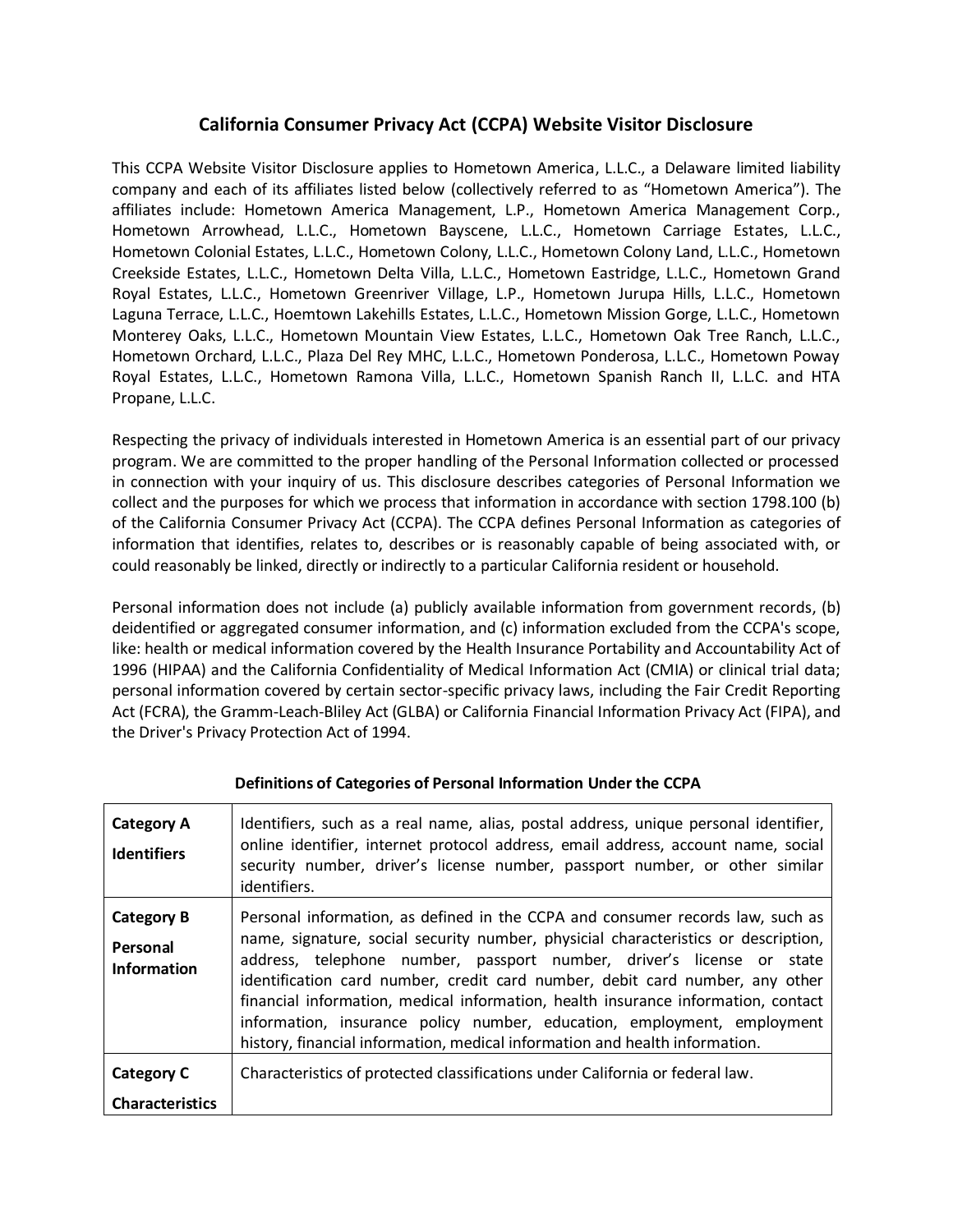| <b>Category D</b>                        | Commercial information, including records of personal property, products or                                                                                                                                                                                                                                                                                                                                                                                                                                                                                                                                                                                                                                                      |
|------------------------------------------|----------------------------------------------------------------------------------------------------------------------------------------------------------------------------------------------------------------------------------------------------------------------------------------------------------------------------------------------------------------------------------------------------------------------------------------------------------------------------------------------------------------------------------------------------------------------------------------------------------------------------------------------------------------------------------------------------------------------------------|
| <b>Commercial</b>                        | services purchased, obtained, or considered, or other purchasing or consuming                                                                                                                                                                                                                                                                                                                                                                                                                                                                                                                                                                                                                                                    |
| <b>Information</b>                       | histories or tendencies.                                                                                                                                                                                                                                                                                                                                                                                                                                                                                                                                                                                                                                                                                                         |
| <b>Category E</b><br><b>Biometrics</b>   | Biometric information means an individual's physiological, biological, or behavioral<br>characteristics, including an individual's deoxyribonucleic acid (DNA), that can be<br>used, singly or in combination with each other or with other identifying data, to<br>establish individual identity. Biometric information includes, but is not limited to,<br>imagery of the iris, retina, fingerprint, face, hand, palm, vein patterns, and voice<br>recordings, from which an identifier template, such as a faceprint, a minutiae<br>template, or a voiceprint, can be extracted, and keystroke patterns or rhythms, gait<br>patterns or rhythms, and sleep, health, or exercise data that contain identifying<br>information. |
| <b>Category F</b>                        | Internet or other electronic network activity information, including, but not limited                                                                                                                                                                                                                                                                                                                                                                                                                                                                                                                                                                                                                                            |
| Internet                                 | to, browsing history, search history, and information regarding a consumer's                                                                                                                                                                                                                                                                                                                                                                                                                                                                                                                                                                                                                                                     |
| <b>Activity</b>                          | interaction with an internet website, application, or advertisement.                                                                                                                                                                                                                                                                                                                                                                                                                                                                                                                                                                                                                                                             |
| <b>Category G</b><br><b>Geolocation</b>  | Geolocation data, such as device or personal location.                                                                                                                                                                                                                                                                                                                                                                                                                                                                                                                                                                                                                                                                           |
| <b>Category H</b><br><b>Sensory Data</b> | Audio, electronic, visual, thermal, olfactory, or similar information, such as images<br>and audio, video or call recordings created in connection with our business<br>activities.                                                                                                                                                                                                                                                                                                                                                                                                                                                                                                                                              |
| Category I                               | Professional or employment-related information, such as work history and prior                                                                                                                                                                                                                                                                                                                                                                                                                                                                                                                                                                                                                                                   |
| Professional                             | employer, human resources data and data necessary for benefits and related                                                                                                                                                                                                                                                                                                                                                                                                                                                                                                                                                                                                                                                       |
| <b>Information</b>                       | administrative services.                                                                                                                                                                                                                                                                                                                                                                                                                                                                                                                                                                                                                                                                                                         |
| Category J                               | Education information subject to the federal Family Educational Rights and Privacy                                                                                                                                                                                                                                                                                                                                                                                                                                                                                                                                                                                                                                               |
| <b>Education</b>                         | Act, such as student records.                                                                                                                                                                                                                                                                                                                                                                                                                                                                                                                                                                                                                                                                                                    |
| <b>Category K</b><br><b>Inferences</b>   | Inferences drawn from any of the information identified in this subdivision to<br>create a profile about a consumer reflecting the consumer's preferences,<br>characteristics,<br>psychological trends, predispositions,<br>behavior,<br>attitudes,<br>intelligence, abilities, and aptitudes.                                                                                                                                                                                                                                                                                                                                                                                                                                   |

### **Categories of Personal Information Collected by Hometown America**

Hometown America collects Personal Information from Categories A, B, C, D and I from resident applicants. Hometown America collects Personal Information from Categories A, B and D from residents.

### **Purposes for Collecting Personal Information**

Personal Information is collected for the following purposes:

- 1. To comply with state and federal law and regulations;
- 2. To induce individuals to lease, rent, or buy real property;